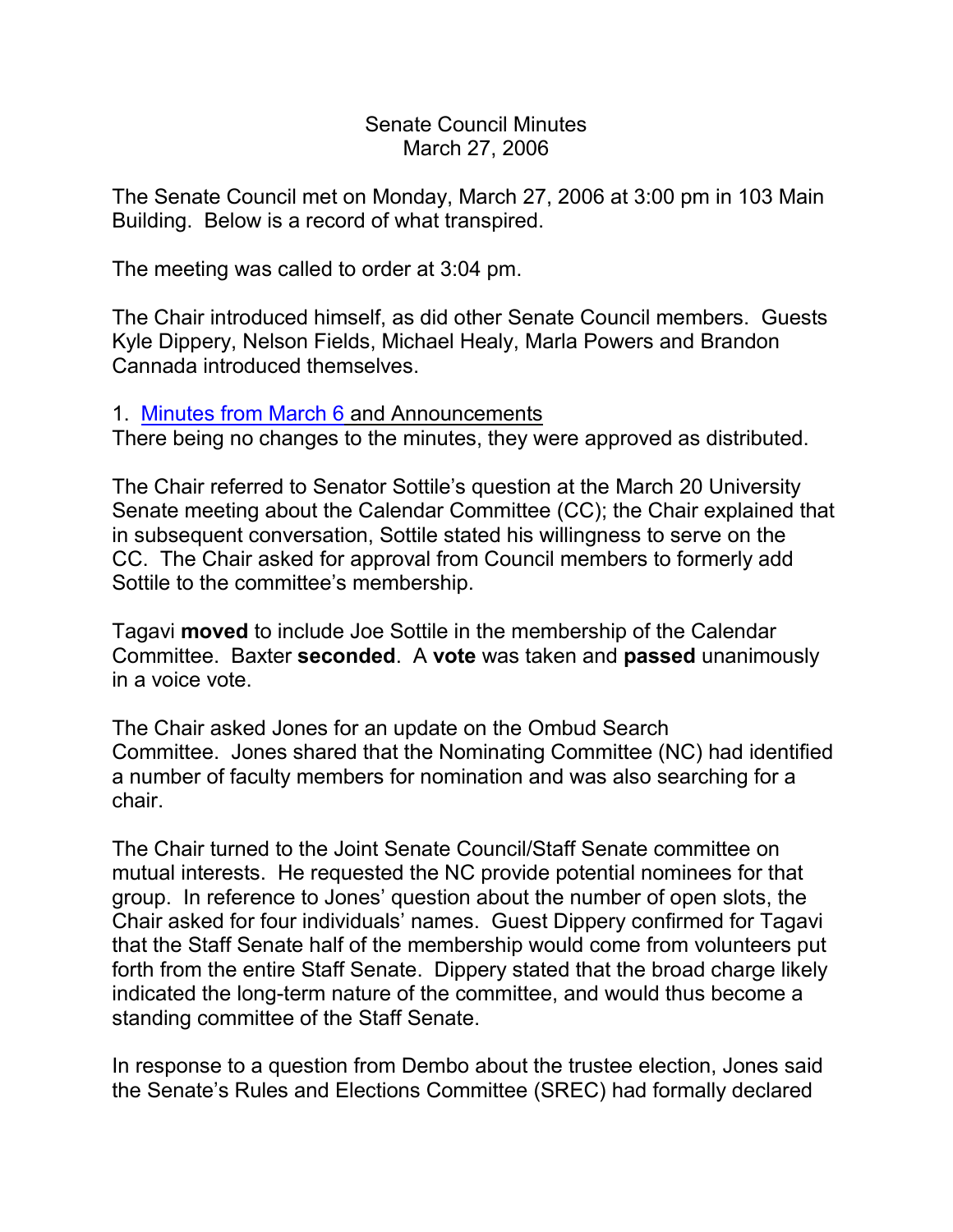the eligible's list at its meeting on Friday the  $24<sup>th</sup>$ ; an email would go out in approximately one week with information to faculty about the initial step in the process, that of petitions.

## 2. New DOE Form – [Dave Watt and Marla Powers](http://www.uky.edu/USC/New/SCAgendas/20060327/DOE%20form%20for%20web%20detail.pdf)

Guest Powers offered a handout and provided background on the new Distribution of Effort (DOE) form. The FES Committee had taken the four existing forms (from [Agriculture,](http://www.uky.edu/USC/New/SCAgendas/20060327/DOE%20-%20Agriculture.pdf) [Medicine,](http://www.uky.edu/USC/New/SCAgendas/20060327/DOE%20-%20Medicine.pdf) [Libraries](http://www.uky.edu/USC/New/SCAgendas/20060327/DOE%20-%20Libraries.pdf) and [Lexington Campus\)](http://www.uky.edu/USC/New/SCAgendas/20060327/DOE%20-%20Lexington%20Campus.pdf) and reviewed them line by line to create the new single form for use by all. The first page was a summary/title page with signatures; the other pages explicitly detailed the specifics of faculty effort. Powers said there was now a place to officially record sabbatical and other leaves on the DOE. She added that written instructions for the form were being reviewed to be ready for a golive date of April 1.

Jones asked about the manner in which service would be defined. He said the SREC had been reviewing administrative service versus faculty effort for election purposes and said he hoped the new DOE would help clarify those service types. He asked if the instructions clearly spelled out that service was of benefit to UK. Thelin wondered about how service on the Senate Council would be classified. Tagavi said that "service" implied a voluntary action or choosing, not an appointment. Jones stated that the information on the forms would be coded in IRIS and would allow for easy datum tabulation. Powers agreed; she said that consolidating the four forms had been a difficult process but that all the different unique aspects of the forms had been incorporated. The extensive information on the forms would allow for easier comparison at the University-wide level.

Tagavi initiated a discussion of what types of service would qualify as administrative. The Chair said he thought that there might be some pulling and tugging across colleges as to what was historically appropriate for a particular college regarding what would be categorized as "service" and "administration." He said that what was commonly accepted in a college would tend to prevail.

Powers said that nothing was really changed on the form. At the recent Provost's Council meeting, she said she had heard comments that the instructions should be very specific as to where each type of information would be placed on the form and also heard comments that expressed a preference for flexibility. Offering an example of supervising research assistants, Powers said that one college could consider it instruction and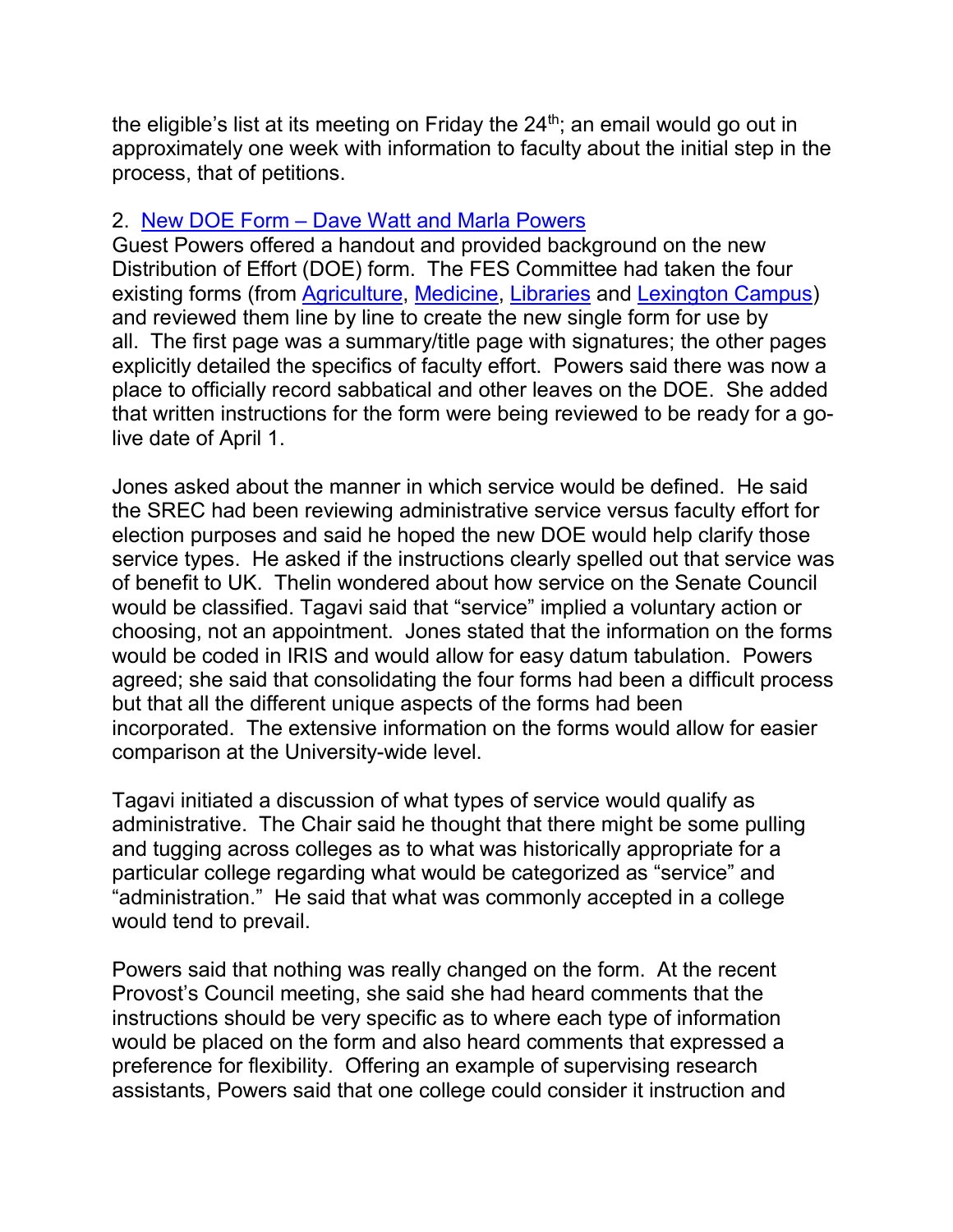another might consider it research. While having it spelled out could be nice, the flexibility was also valued by colleges and allowed them to determine categories for themselves.

Baxter said that there would always be a need to have a hard copy of the form, and that the form had gone from being one-page long to being fourpages long. He said the form should be condensed for the sake of printing. Powers said that the first page was the official page – it summarized the content and contained the signature fields. She said the detailed information should be entered into the faculty database and just the first page need be printed out; the rest of the information would be available in the database, if needed. Liaison Greissman said he thought that just the first page would be printed for administrative purposes. Baxter said he thought that departments would print out the entire document for review, etc.

Lesnaw said that the issue of distinguishing between service and administration did not arise with the form, and that it was a historical issue and not germane to the discussion. Thelin referred to the SREC's need to come up with an accurate roster development for faculty Senate matters. He said it offered an interesting brinksmanship in the issue of department chair salaries tending to artificially bolster average faculty salaries. Thelin offered a hypothetical situation in which a department chair could be at 49% administration and 51% faculty effort. If that person agreed to serve on a committee reviewing parking issues, the individual could forfeit faculty status. Tagavi asked to have some type of standard included in the instructions to unequivocally state what certain positions would be classified as. He also suggested that a third option be added under "Section I. Instruction" to include "49% Teaching" and then include courses if so desired.

Powers said the committee had begun by including course numbers throughout. The committee realized after meeting with deans that many times faculty members did not know what the course number would be when the form was filled out. She said that "Option II" allowed for a summary and also for changes during the course of the year. She said another version could be created to update the DOE. Tagavi asked to have a third option of "49% teaching." Powers said that there was a desire to capture specific course information for comparison at levels across the University.

Lesnaw asked if the committee was charged with combining the four forms into one, or if it was to reform the process by which the distribution of effort is recorded. Powers answered that the committee had been charged to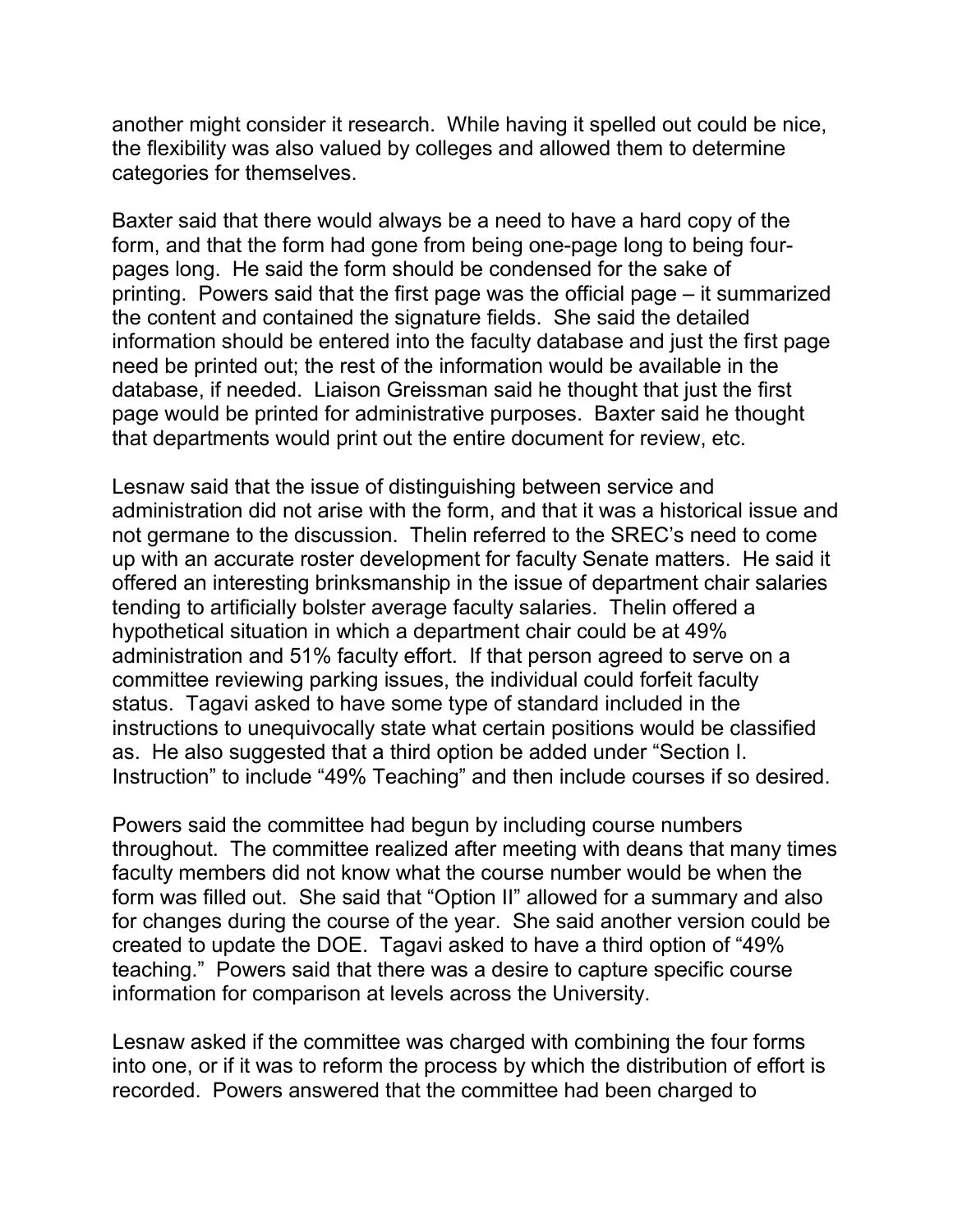combine the forms into one form. Lesnaw stated that the discussion was moving to an extremely important area but that it should be reserved for a different committee.

There being no further questions, the Chair thanked Powers for attending.

## 3. NG Readmission to College of Law

The Chair invited an overview from Guest Healy before discussion.

Jones **moved** that, pursuant to KRS 61.810, the Senate Council go into closed session for discussion pertaining to a student petition. Duke **seconded**. The motion **passed** unanimously.

The Senate Council took action on the agenda item.

- 4. [Suspension of BFA Fine Arts, Design Concentration Program](http://www.uky.edu/USC/New/SCAgendas/20060327/BFA%20Design%20Conc%20Program%20Suspension_SC.pdf) and
- 5. [Suspension of BFA Fine Arts, Acting Concentration Program](http://www.uky.edu/USC/New/SCAgendas/20060327/BFA%20Acting%20Conc%20Program%20Suspension_SC.pdf)

Guest Fields said the proposal came about from a recent review of Department of Theatre programs. He said that graduate level faculty across the country were not looking for undergraduates with excessive technical knowledge but no experience outside of a theater building. He said a lack of experience in arts/literature and humanities in BFA graduates reinforced the desire to suspend the program. The number of students wanting and getting into the BFA in design and acting concentration programs was dwindling. The suspension is intended to discern if the trend continues. Fields added that the programs were eating up faculty resources for very few students.

Duke asked what a student's next step would be if the student wanted to study acting. Fields said the undergraduate degrees were never intended to serve as training programs and were not supposed to prepare for life in the professional world. A student would likely go into further studies at the graduate level with an MFA in conjunction with a regional theater, or could pursue a professional training program independent of a university. He said that undergraduate students who leave the program to go to the professional level usually return for graduate work at a later date.

The Chair asked about students presently in the program. Fields said that some accelerated courses were provided to help students complete coursework on time and that coursework would be offered until students graduate. New students into the program, however, were not being accepted. Fields said that auditions and interviews would still be held for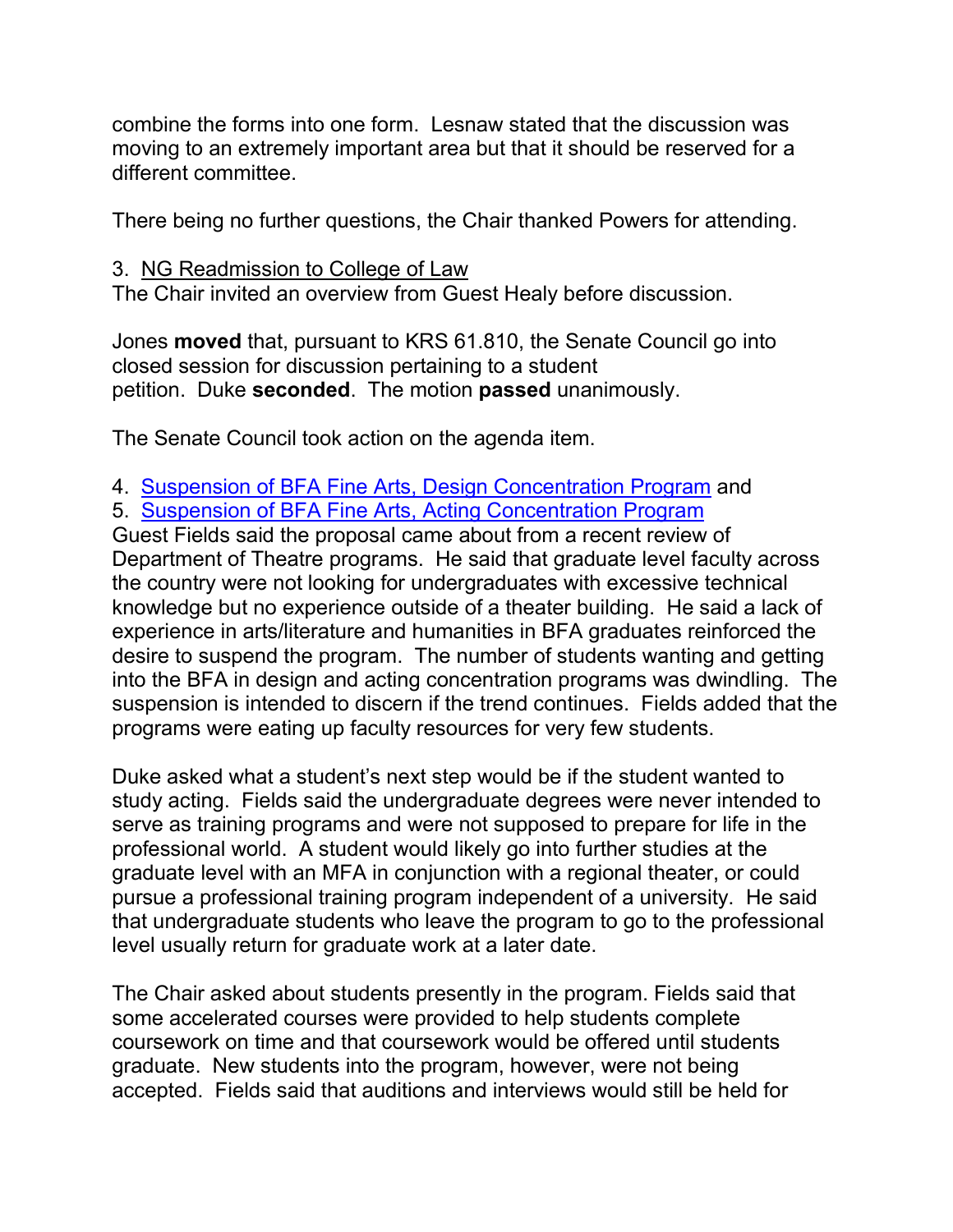retention of current students. In response to a question from the Chair, Fields said the program would make a decision regarding its suspension within five years. He said that the curriculum for BA programs was being reworked and would be put into place and be operating efficiently before deleting the design and acting concentrations. Fields added that the department was looking at models to give students a good liberal arts background with acting but still offer a well rounded education. He said it was likely that a revised program would not allow USP requirements to be fulfilled by theater classes.

Grabau asked if the proposal to suspend would diminish the value of the degree and wondered what was being done to help a student make alternate plans. He also asked if all the faculty members of the department had signed the memo. Fields said that the only department member who did not sign was on sabbatical. He said that faculty members had sat down and talked with students and showed how the students could revert to a BA program. Fields said that the intent was not to imply that the BFA was not a valuable degree – the impetus for suspension was that programs across the country were changing to prefer BA students. He said students would be counseled to continue into graduate programs, since records indicated that BA students do better in terms of placement and performance in graduate programs.

Tagavi referred to the October 5, 2005 memo from Fields to Dean Shay in which Fields writes that the programs as written do not fulfill the requirements of a true BFA program. Tagavi said that the sentence would imply that the degree was not worthwhile. He asked him to amend the language. Fields said that the reality was that the BFA programs were not really true BFA programs, which had been one of the complaints – it was based too much in the liberal arts. Tagavi said that his suggestion was not mandatory, but still felt that if the sentence was accurate, then all students in the program should be forced to move to the BA. He said it did not seem academically honest, but assumed that that was not Fields' intent. Fields agreed to amend the sentence.

Tagavi noted the signatures of faculty members indicated approval of the program suspensions. He asked if it was ever voted on in a faculty meeting. Fields stated that no official vote had been taken, and it was not the tendency of the department to do so. He said a consensus had been reached, hence the signatures. Tagavi asked about a reference to another program in Fields' October 6, 2005 memo. That change in BA program was not part of the current discussion, and had not been recommended upon by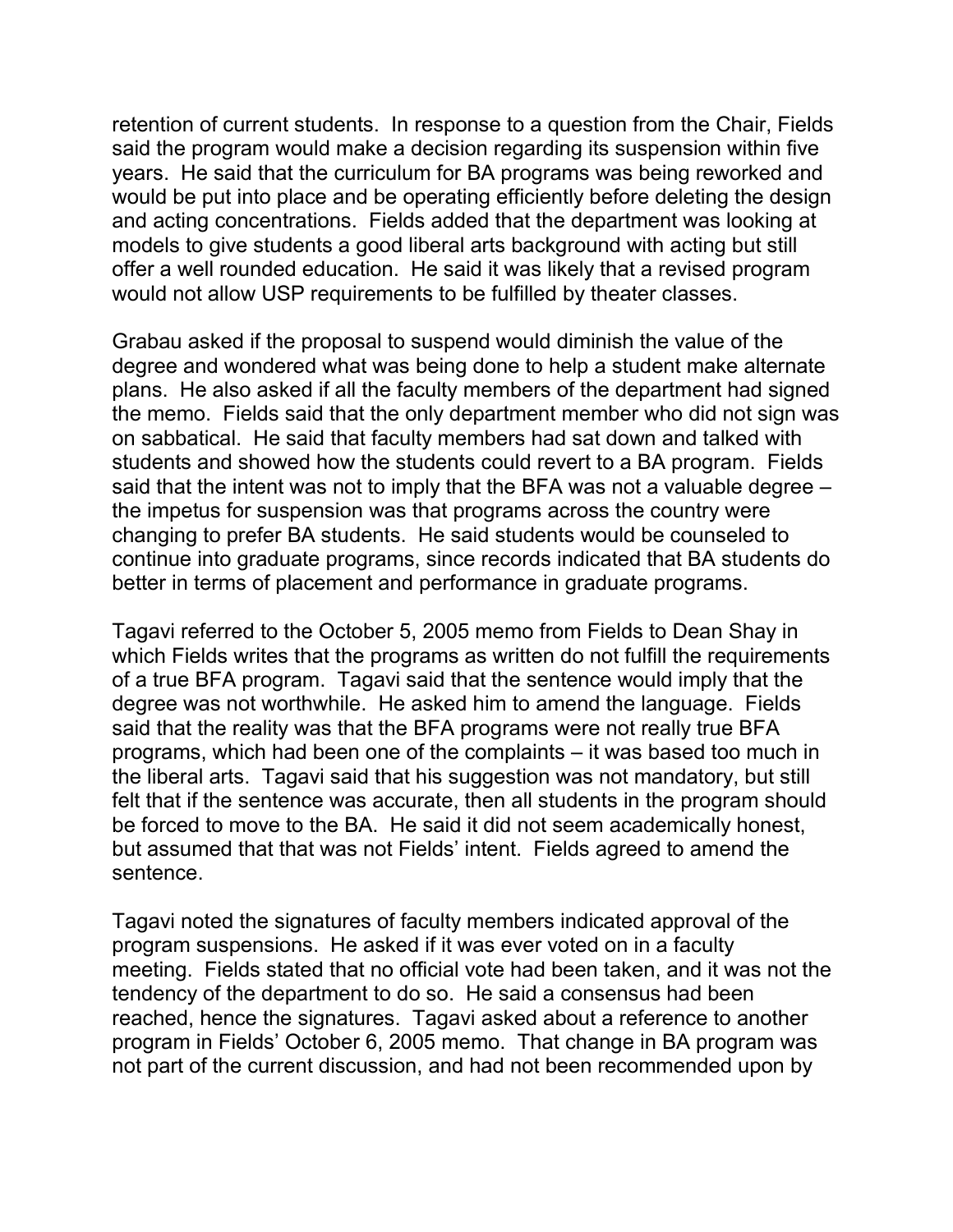the Senate's Academic Organization and Structure Committee. In response to Tagavi, Fields said the two proposals were not connected.

A **vote** was taken on the positive recommendation from the Senate's Academic Organization and Structure Committee regarding the suspension of the BFA Fine Arts, Design and Acting Concentration Programs. The motion **passed** unanimously.

Dembo offered his compliments to Fields for the honest assessment of the college and its programs and for publicly stating that there was room for improvement. He said the suspensions were addressed by Fields and the Department of Theatre in a very elegant manner.

## 7. [Change in Composition of](http://www.uky.edu/USC/New/SCAgendas/20060327/Change%20GC%20Composition_Complete_SC.pdf) Graduate Council

Guest Blackwell requested the Senate Council discuss the change to the Graduate Council's composition before the method of appointment.

The Chair said the proposal came from the Senate's Academic Organization and Structure Committee (SAOSC) with a positive recommendation and invited Blackwell to offer background information on the proposal. Blackwell stated the impetus for the reapportionment was the last round of administrative restructuring on campus and the realignment of which faculty members are in what category of graduate faculty. She said the last reapportionment was done in Spring 2004. She noted that the creation of the College of Public Health, the movement of the Graduate Center for Toxicology to the College of Medicine, and the reassignment of former programs and faculty tied to the now extinct College of Human Environmental Sciences to the Colleges of Education and Agriculture were incorporated into the new composition. In addition, during the process of cleaning up records in the Graduate School (GS) database and migrating the data to the Faculty Database, GS personnel encountered discrepancies due to death of faculty members and departures from UK, among other causes. She said the GS was getting a much more accurate vision of who was in the graduate faculty and that their records were now more accurate as it pertained to contact information and faculty status.

Tagavi **moved** to approve the proposal. Jones **seconded**. A **vote** was taken on the motion and it **passed** unanimously.

6. [Change to Method of Appointment to Graduate Faculty](http://www.uky.edu/USC/New/SCAgendas/20060327/Change%20GC%20Method%20of%20Appointment_SC.pdf)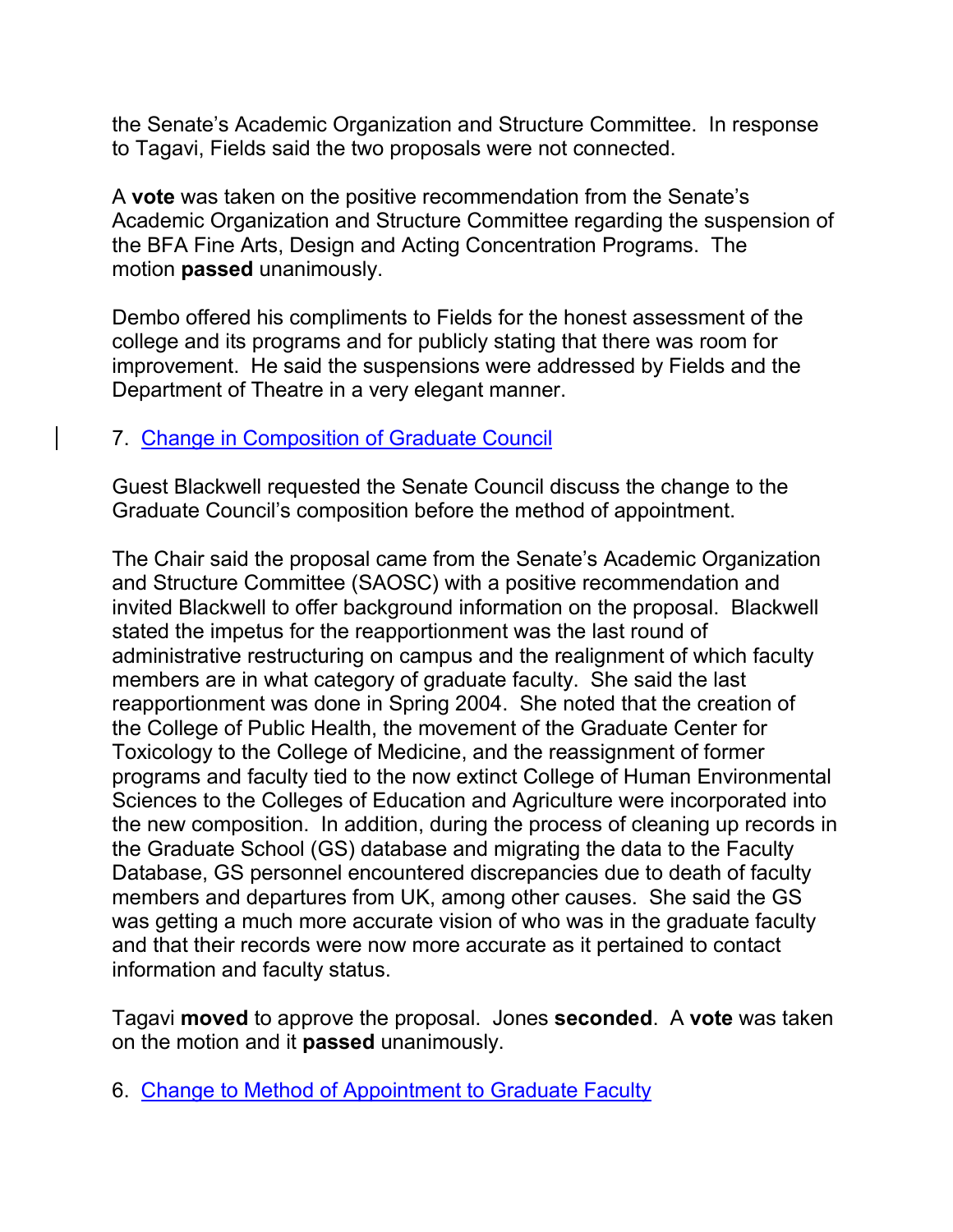Blackwell introduced the proposal by explaining that she had undertaken an informal survey of UK's benchmarks and found that there was wide variation in the way that graduate faculty members were appointed or granted that status. She said there was a move toward acknowledging that people who have achieved tenure have also demonstrated success by way of accomplishments in research, teaching and service. Blackwell stated that those faculty in the tenure bearing faculty title series were contributing to the training and mentoring of graduate students, which in turn was expanding the research definition. She recognized that the proposal to spread tenure bearing faculty title series outside the regular title series was pushing the current boundaries of the formation of graduate faculty, but said it was an interesting question to approach. Blackwell added that she has been asked to appoint some faculty to graduate faculty that fall into an exception category, and that it was happening with more regularity. She said a change would also decrease paperwork; currently, when (usually) an associate professor is at the three-year mark, the appointment runs out and reappointment requires another round of paperwork with signatures, memos, supporting documentation, etc. She wanted to change to an appointment of six years. Blackwell said that would allow more flexibility at the associate professor level and would eliminate a substantial amount of paperwork. She said the reappointment of an associate professor could add unnecessary delays to a student's doctoral committee work processes.

An open and friendly discussion followed. Blackwell and all Senate Council members present discussed:

- o The merits of the proposed automatic promotion from associate membership in the graduate faculty to full membership upon the granting of tenure and possible concerns about a program's graduate faculty not agreeing to that automated process;
- o Blackwell's concerns about her difficulty in composing a doctoral committee in increasingly common "unusual" circumstances and a need for formal codification of the process;
- o An emergency appointment to the graduate faculty for a period of one year and how "emergency" could be defined;
- o Differences between adjunct faculty, who are UK employees, and auxiliary faculty, who are from outside UK and how that bears on serving as coor sole chair for a student's doctoral committee;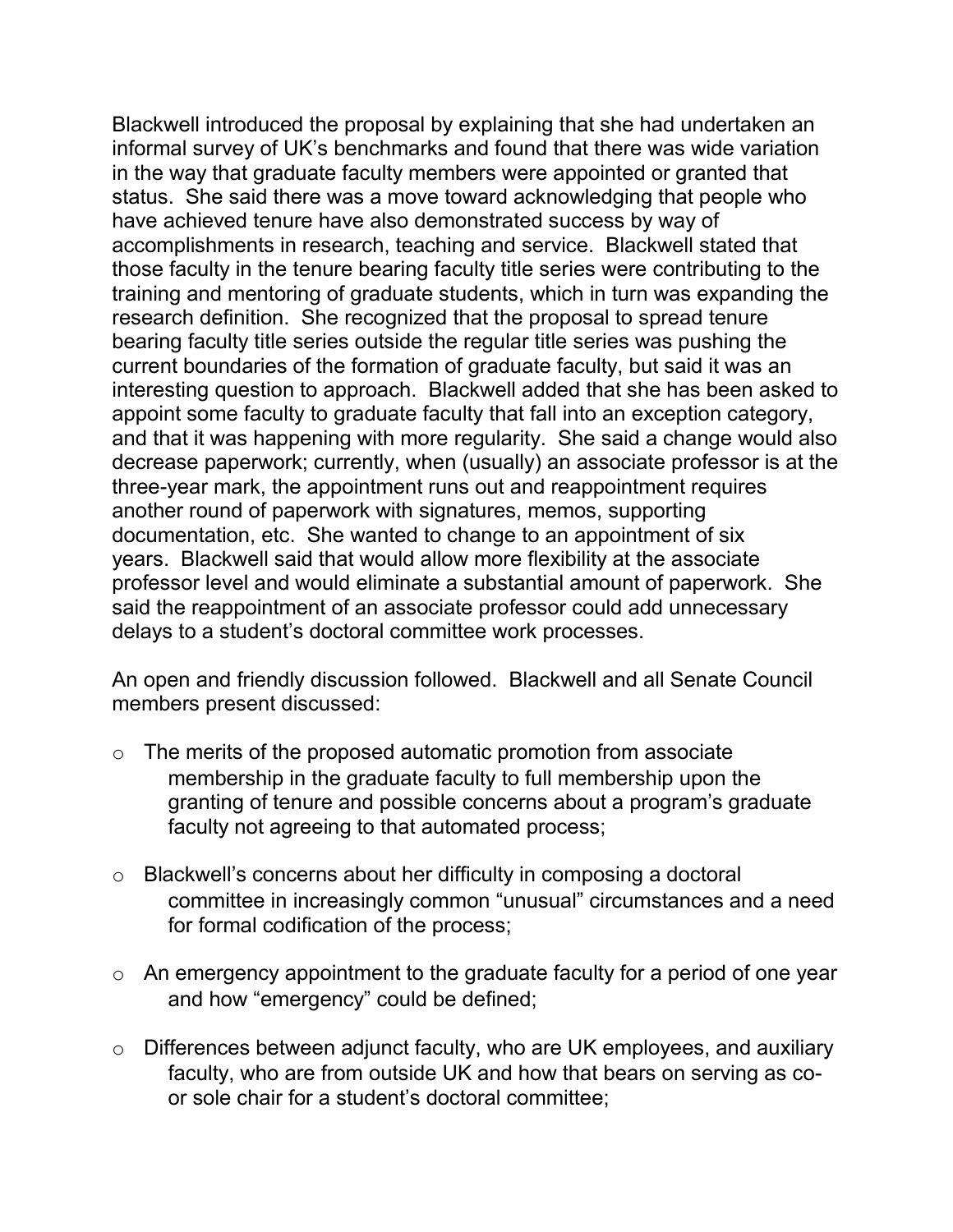- $\circ$  The appropriateness of full-time status non-research tenured faculty being treated the same as faculty in the regular title series with respect to automatically being granted full membership status in the graduate faculty and in serving on doctoral committees;
- $\circ$  Faculty members in multiple programs who are at the associate level in one program but full professor in another program and methods by which a non-productive program faculty member could be removed;
- $\circ$  The perceived inappropriateness of an associate member of the graduate faculty voting to remove a full member from the graduate faculty; and
- o A variety of editorial suggestions.

Throughout the discussion, Blackwell stated her intent was primarily to open up a discussion on various graduate faculty appointment issues and reiterated her flexibility regarding specific wording and solutions to problems pointed out by Senate Council members.

The Chair summed up by stating that it was clear there was no consensus in the Senate Council on many of the issues discussed. He noted the proposal had come from the SAOSC with a positive recommendation and had to be acted upon in some way. Jones asked Blackwell if the Graduate Council (GC) needed to look over the proposal again; she said big changes should be reviewed by the GC before going forward in the Senate apparatus. She thought the issue of automatic membership should be decided by the Senate Council before the proposal returned to the GC.

Tagavi **moved** that the Senate Council offer a strong opinion that the automatic membership to full graduate faculty status upon the granting of tenure be limited to the regular title series, and that special title series considerations under like circumstances be done on a case-by-case basis. There was no immediate second. Lesnaw said she did not care for the codicil at the end. Tagavi reworded the **motion** so that the Senate Council offered a strong opinion that automatic membership to full graduate faculty status be limited to the regular title series. Lesnaw **seconded**. Jones offered a **friendly amendment** to include, "within the limitations of the *Governing Regulations*." Both Tagavi and Lesnaw **accepted**. The motion **passed** unanimously.